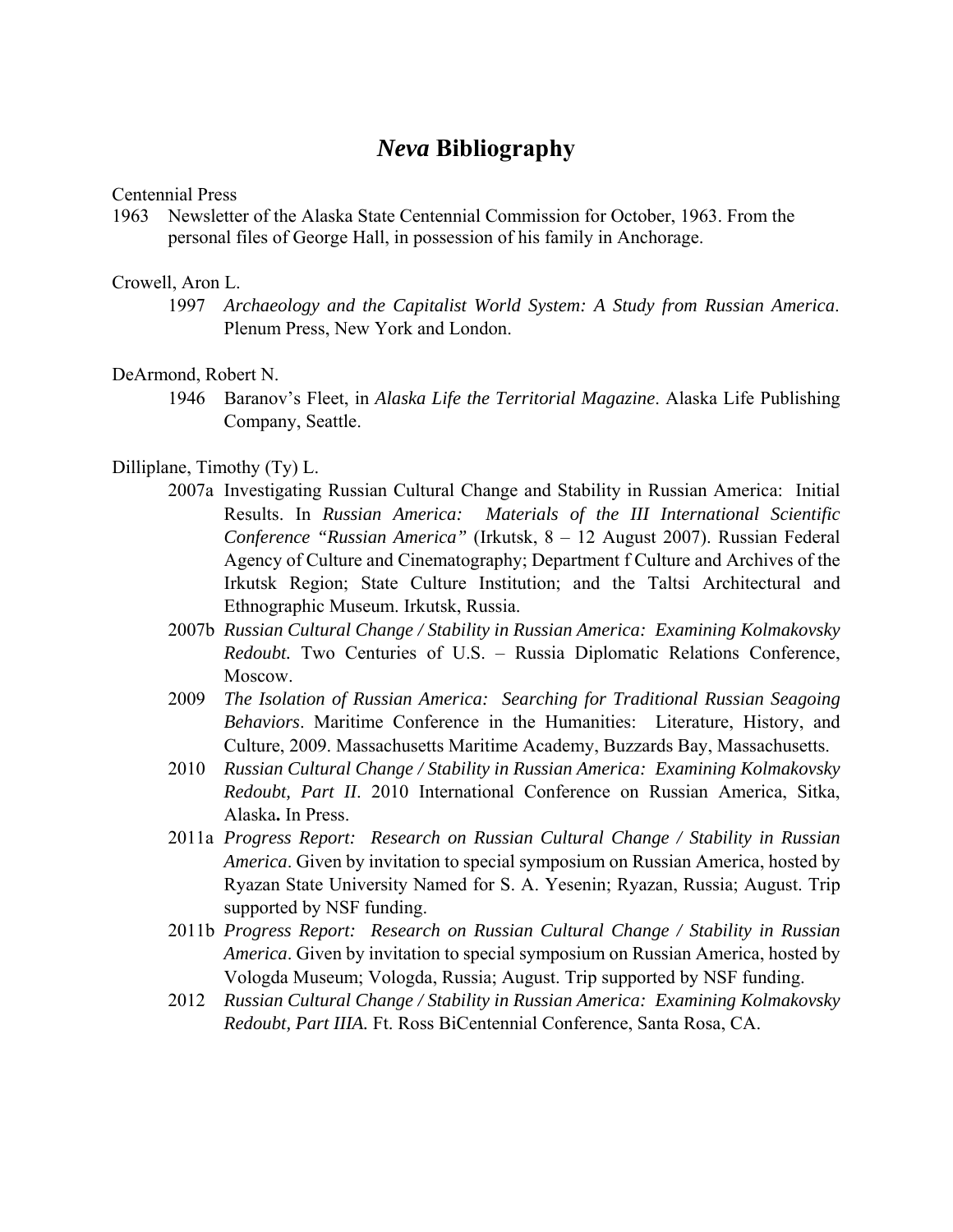#### Frederick, Robert A.

1979 Forward. In *The Wreck of the NEVA*, translated by Antoinette Shalkop (p. 7), with an introduction by Antoinette Shalkop and Richard Pierce. Alaska Historical Society and Sitka Historical Society, published through a grant from the Alaska Historical Commission, Anchorage.

# Frost, Orcutt William, ed.

2003 *Bering: The Russian Discovery of America*. Yale University Press, New Haven, CT.

## Gibbs, Martin

2003 The Archaeology of Crisis: Shipwreck Survivor Camps in Australasia. *Historical Archaeology* 37(1):128-145.

#### Gibson, James R.

1976 *Imperial Russia in Frontier America: The Changing Geography of Supply of Russian America, 1784-1867.* Oxford University Press, New York.

## Krusenstern, Adam Johann von

1813 *Voyage Round the World, in the Years 1803, 1804, 1805, & 1806, by order of His Imperial Majesty Alexander the First, on board the Ships Nadeshda and Neva.* C. Printed by Roworth [I] and T. Davison [II] for John Murray and the Board of Longitude, London.

Larsen, Christopher F., Roman J. Motyka, Jeffrey T. Freymueller, Keith A. Echelmeyer, and Erik R. Ivins

2004 Rapid uplift of southern Alaska caused by recent ice loss. *Geophysical Journal International*, Vol. 158 (3): 1118-1133.

#### Lisiansky, Urey

1814 *A voyage round the world: in the years 1803, 4, 5, & 6; performed, by Order of His Imperial Majesty, Alexander the First, Emperor of Russia, in the Ship NEVA, by Urey Lisiansky, Captain in the Russian Navy and Knight of the Orders of St. George and St. Vladimir.* London 1814

## Maschner, Herbert, Matthew Betts, Buck Benson, Amber Tews, and Sean Mack.

2012 Archaeology on Sanak. In *Sanak Island, Alaska: A Natural and Cultural History*, edited by Katherine L. Reedy-Maschner and Herbert D.G. Maschner. Idaho Museum of Natural History, Pocatello.

## Massov, Aleksandr

2006 The Visit of the Russian Sloop *Neva* to Sydney in 1807: 200 Years of Russian-Australian Contacts. *Australian Slavonic and East European Studies* (ASEES) 20(1-2):203-214.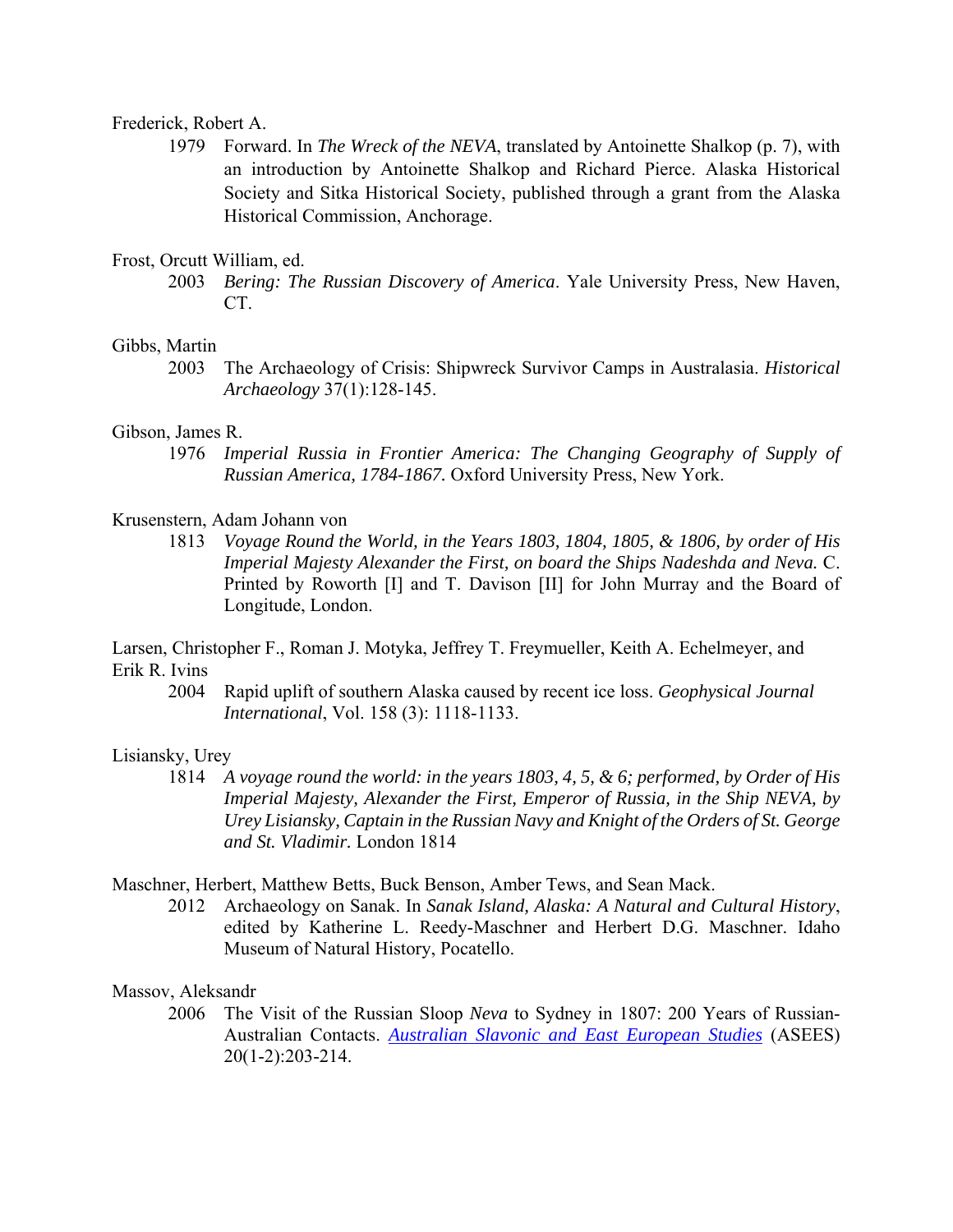McMahan, J. David

- 2012 Search for the NEVA Wreck Site: 200<sup>th</sup> Anniversary Expedition: Report of 2012 Investigations. Unpublished [restricted] document on file at the Office of History and Archaeology, Alaska Division of Parks and Outdoor Recreation, Anchorage.
- 2008a Southeast Alaska Historical Sites, Featuring Sitka [Castle Hill]. In *Archaeology in America: An Encyclopedia*, Vol. 4 (West Coast and Arctic/Subarctic), edited by Linda S. Cordell, Kent Lightfoot, Francis McManamon, and George Milner (pp. ). Greenwood Publishing Group, Santa Barbara.
- 2007a An Overview of the Archaeology of Russian America: the Past, Present, and Future. In *Russian America: Materials of the Third International Scientific Conference 'Russian America*,' edited by Afanasieve-Medvedeva, G.V., T.A. Kriuchkova, Y.P. Lykhin, A.K. Nefedieva, and V.V. Tikhonov (pp. 133-147). Federal Agency of Culture and Cinematography, Department of Culture and Archives of the Irkutsk Region, and Architectural and Ethnographic Museum 'Taltsi.'
- 2006 The Castle Hill Archaeological Project, Sitka, Alaska: Overview of an Early 19th Century Russian American Artifact Assemblage. *Journal of the Architectural and Ethnographic Museum Talci* 5: 7-25.
- 2002 *Archaeological Data Recovery at Baranof Castle State Historic Site, Sitka, Alaska: Final Report of Investigations (ADOT&PF Project No. 71817/TEA-000-3[43])*, edited by J. David McMahan. Office of History and Archaeology Report No. 84. Division of Parks and Outdoor Recreation, Alaska Department of Natural Resources, Anchorage.
- 2001 Castle Hill Collection (in Japanese). In *The Sea Otter and Glass Beads: Trade of Indigenous Peoples in the North Pacific Rim*, exhibition catalog. Japanese National Museum of Ethnology, Osaka.
- 1999 Archaeology at Alaska's Castle Hill, the Colonial Capital of Russian America. In *Unseen Treasures: Imperial Russia and the New World*, pp. 17-22. American-Russian Cultural Cooperation Foundation, Washington, DC, and the Russian State Historical Museum, Moscow.

## McMahan, J. David and Daniel Thompson

2002 Chapter 7: An Overview of the Artifact Assemblage. In *Archaeological Data Recovery at Baranof Castle State Historic Site, Sitka, Alaska: Final Report of Investigations (ADOT&PF Project No. 71817/TEA-000-3[43])*, edited by J. David McMahan. Office of History and Archaeology Report No. 84. Division of Parks and Outdoor Recreation, Alaska Department of Natural Resources, Anchorage.